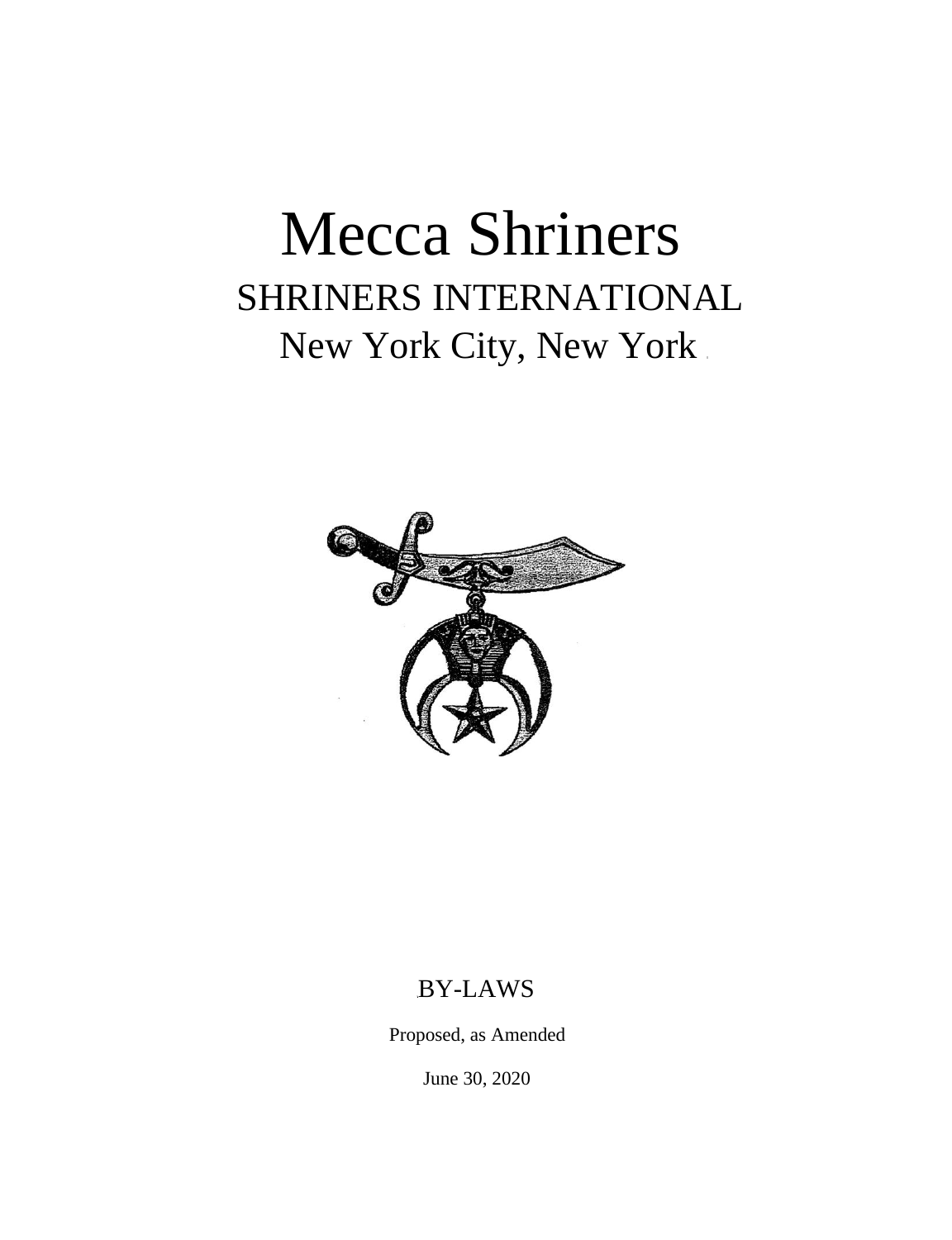## BY-LAWS of Mecca Shriners

This temple is governed by the Articles of Incorporation and bylaws of Shriners International, a corporation incorporated in the State of Iowa, United States of America, and the following bylaws not inconsistent therewith.

#### **ARTICLE 1 Temple Name**

#### **Section 1**.

(a) **Name and Date Instituted**: This temple shall be known as "Mecca Shriners", hereinafter known as the Temple, in the City of New York, New York, and held by virtue of a charter granted by the Imperial Council of the Ancient Arabic Order of the Nobles of the Mystic Shrine upon its institution on June 8, 1876; said charter dating from the organization of Mecca Temple, namely, September 26, 1872, **IT BENG FIRST REGULARLY ORGANIZED TEMPLE OF THE ORDER**.

#### **ARTICLE II Meetings**

#### **Section 1**.

- (a) **Stated Meetings**: The Temple will hold a stated meeting at least once each calendar quarter. No more than two (2) stated meetings of the temple may be held elsewhere. The specific of the business to be transacted at a stated meeting held elsewhere at the temple must be set forth in the notice of the meeting.
- (b) **Annual Meeting**: The Annual Meeting shall be held during January of each year at the Temple location.
- (c) **Election and Installation**: The election and/or installation of the temple officers if so requested by the Chief Rabban, can take place in December or January with the approval of the Illustrious Potentate of the Temple.
- (d) **Ceremonial Sessions**: Ceremonial sessions may be called by the Illustrious Potentate at any time. The temple may open, elect candidates, and initiate them at any place within the but no other business may be transacted at that ceremonial

it is held at the location of the temple.

- (e) **Special Sessions**: Special sessions may be called by the Illustrious Potentate at any time.
- (f) **Notice of Meetings**: of all aid ceremonial sessions shall be sent out at least ten (10) days prior to said meeting.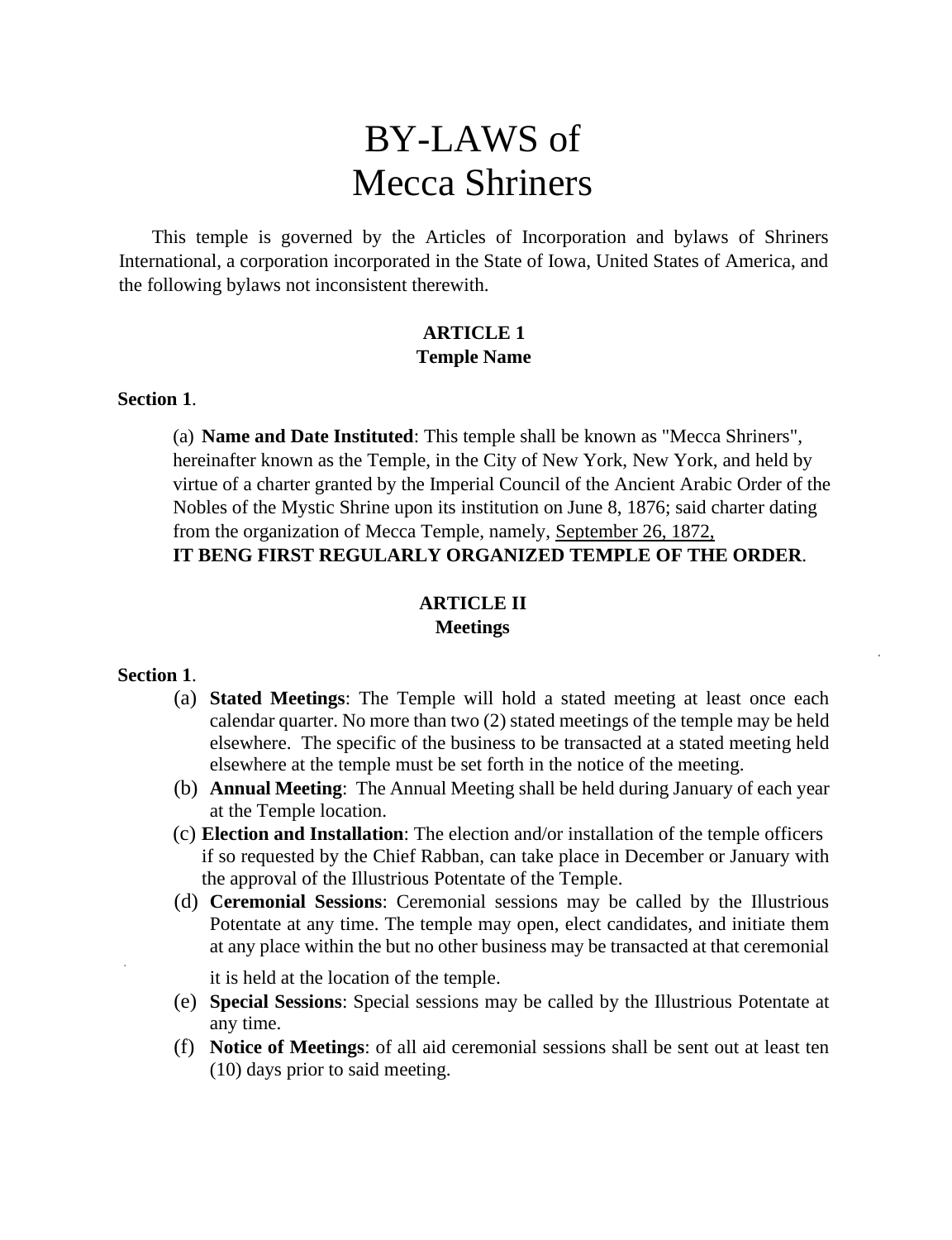- (g) **Quorum**: A Quorum of the temple shall be seven (7) members of the temple entitled to vote, one of whom must be the Potentate, the Chief Rabban, the Assistant Rabban, or a Past Potentate of the temple.
- (h) **Request for Meeting by the Membership**: Upon request in writing to the Potentate by any twenty five (25) members in good standing of the Temple; a special meeting, except during the months of June, July, or August, will be called by the Potentate to act on such business as specified in the request. No other business may be conducted special meeting.
- (i) **Sunday Prohibited**: The Temple shall hold ceremonials, stated, special meetings on a Sunday under special dispensation of the Imperial Potentate for good and sufficient cause.
- (j) **Rules of Order**: Unless otherwise provided by the bylaws of Shriners International, the Temple bylaws or resolution, parliamentary procedures shall be governed by Robert's Rules of Order.

#### **Section 2**.

#### (a) **Order of Business**:

Opening Ceremonies Shrine Ritual Flag Presentation and Shriners Pledge of Allegiance Reading of Minutes of the Last Regular and Special Meetings Treasurer's Report Necrology Report and Chaplain's Prayer Introduction of Guests, new Nobles, md Past Potentate Communications from Shriners International Communications from Sister Temples Receiving and Balloting upon Petitions Report of Committees and Officers reports Miscellaneous business Conferring the Order Reading and approving of Minutes Closing Ceremonies: Shrine Ritual Long Form will be used at the Annual Meeting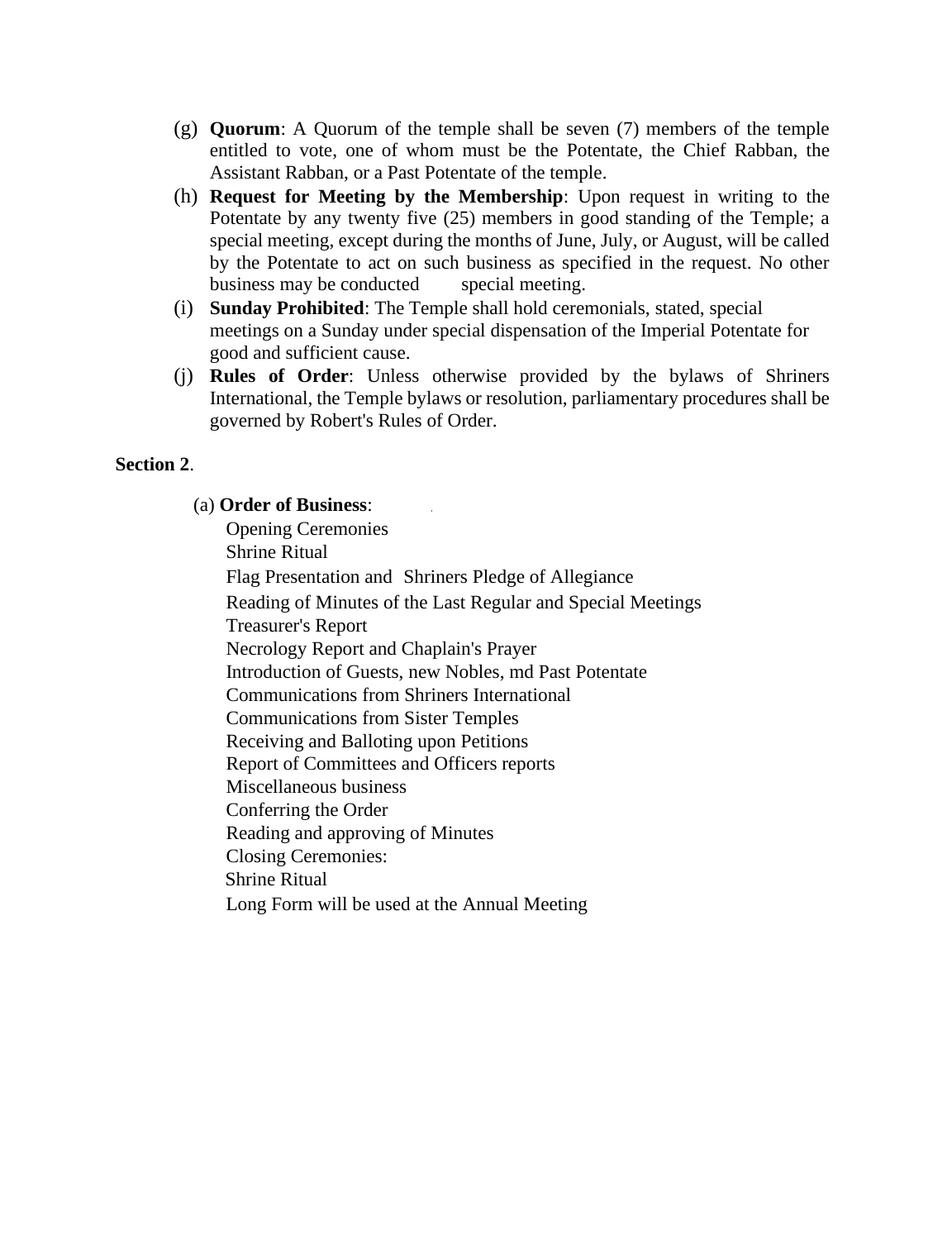#### **ARTICLE III Officers and Committees / Appointed & Elected**

#### **Section 1**.

**(a) List**: The officers of the temple are:

| Shayk   |
|---------|
| Emeer   |
| Sahib   |
| Iman    |
| Ayn     |
| Chayzin |
| Katib   |
| Wakil   |
| Alam    |
| Malah   |
| Amal    |
| Rays    |
| Hafiz   |
|         |

**(b) Limitation**: No person may hold more than one of the foregoing offices at the same time.

#### **Section 2**.

- (a) **Election Order**: The first seven (7) officers shall be elected annually in the order in which they appear by ballot, and the official divan. Candidates for office must be members in good standing of the temple. The Illustrious Potentate as deemed necessary shall appoint the rest of the divan and others.
- (b) **Trustees**: There shall be three (3) Trustees of the temple. At the annual session the Nobles shall elect one of the three for a three year term, the other two being staggered so frat one is added each year.
- (c) **Executive Committee**: At the annual session, five (5) Nobles in good standing of the Temple shall be elected to serve on the Executive Committee.
- (d) **Term Limit**: A Noble of the Temple may not serve as Potentate for more than two (2) years.
- (e) **Finance Committee**: A Finance Committee shall be appointed by the Illustrious Potentate for a three (3) year term. It shall consist of three Nobles of the temple whose terms are staggered so that one is added each year.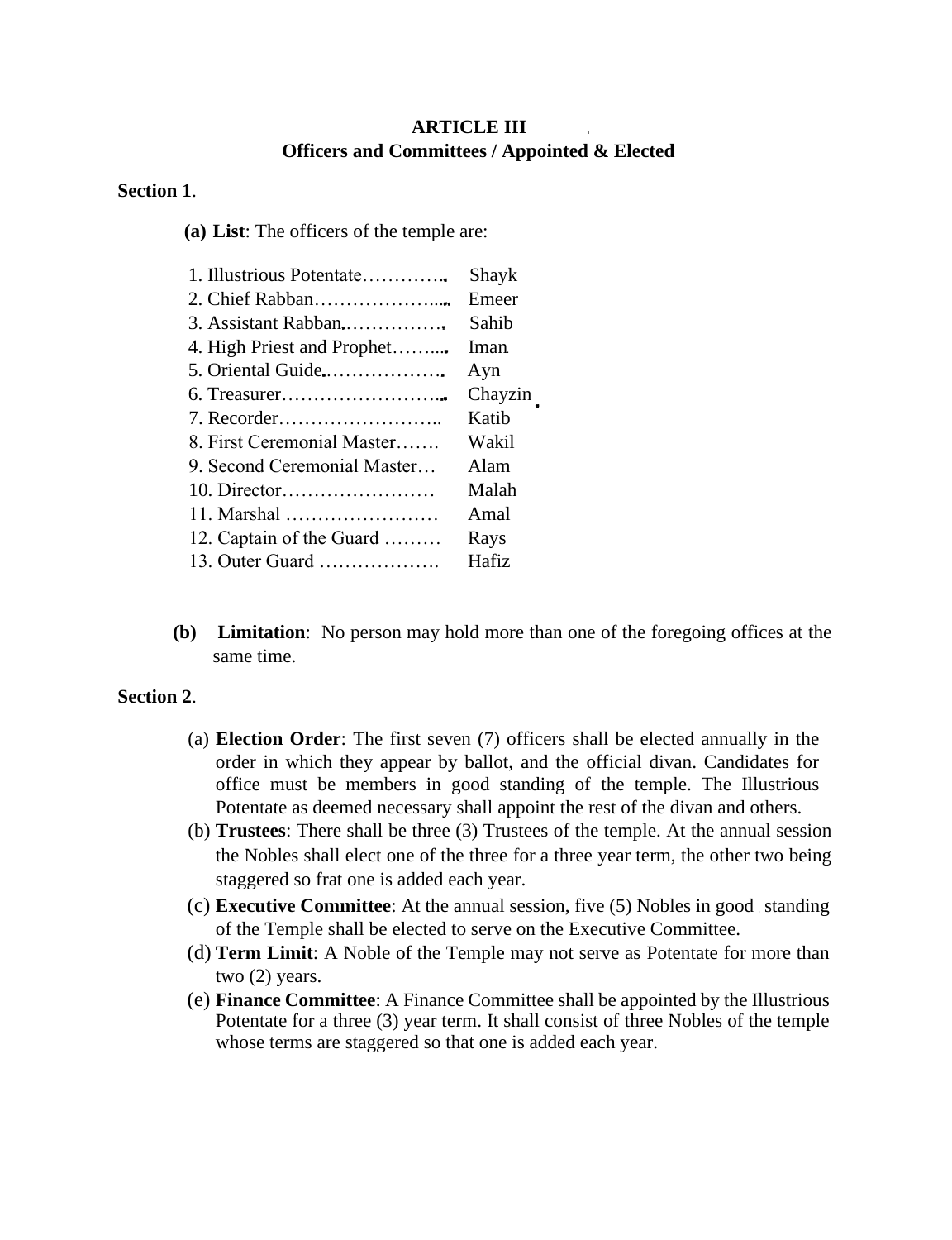- (f) **Representatives to Imperial Session**: At the annual session, the Nobles shall elect the representatives to the Imperial Session. The number elected shall be in accordance with bylaws of Shriners International regarding the number the temple shall be entitled to.
- (g) **Board of Directors**: The Board of Directors shall consist of the Temple's official Divan. It shall be composed of:
	- 1- Illustrious Potentate
	- 2- Chief Rabban
	- 3- Assistant Rabban
	- 4- High Priest & Prophet
	- 5- Oriental Guide
	- 6- Treasurer
	- 7- Recorder

#### **ARTICLE IV Duties of Officers**

#### **Section 1**.

- (a) **Duties of Illustrious Potentate**: As the chief executive officer of the temple, he shall exercise general supervision over said temple. He shall preside at all sessions of the temple. He shall be responsible to Shriners International for the government of the temple and require the officers and members to observe Shrine Law and the temple bylaws at all times. He shall appoint the officers and committees that he deems necessary. He shall require accurate records to be kept, just accounts rendered, and regular returns be made to Shriners International, also that candidate fees, annual Per Capita hospitals levies and assessments are promptly paid. He may issue orders to Nobles, Clubs, Units and organizations to comply with matters over which he has authority. He shall sign the Order on Treasurer (Warrants) that authorize payment of Temple obligations. He shall serve as the Chairman of the Board of Directors.
- (b) **Duties of the Chief Rabban**: It shall be his duty, in the absence of the Illustrious Potentate, to preside over all sessions of the temple. In to his other he will in conjunction with the Board of Directors, and the Finance Committee, prepare and complete the Annual Budget for the ensuing year in time for submission at the annual meeting at which the budget is approved. He shall sign the Order on Treasurer (Warrants) that authorize payment of temple in the absence of the Illustrious Potentate.
- (c) **Duties of the Assistant Rabban**: It shall be his duty, in the absence of the Illustrious Potentate, and the Chief Rabban, to preside over all sessions of the temple.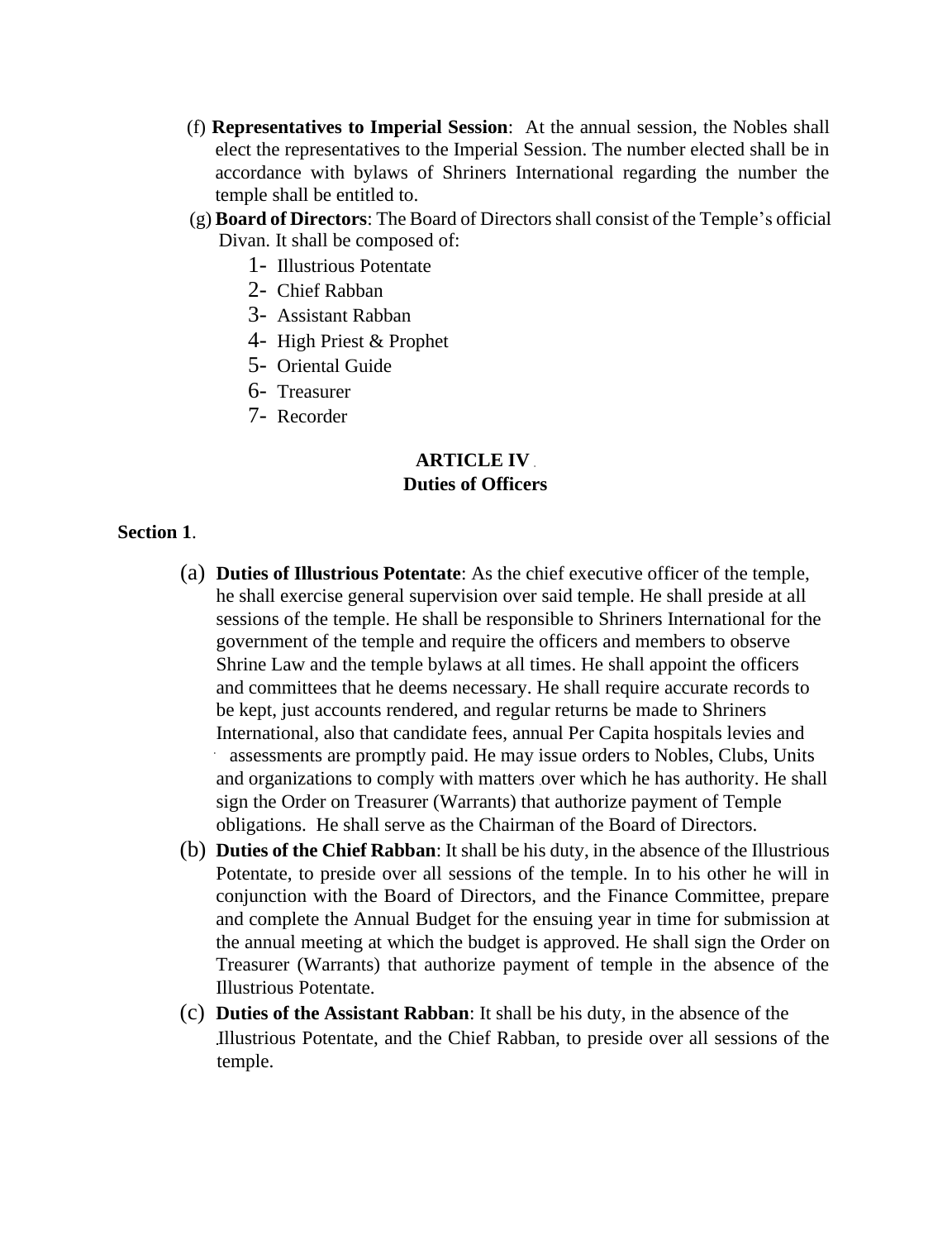- (d) **Duties of the Treasurer**: His duty is to receive and hold in charge the funds of this temple, to pay all drafts ordered by vote of the temple and signed by the Potentate or in his absence the Chief Rabban, and Recorder, to draw checks from the Hospital Patient Transportation Fund that are properly vouchered and authorized by the Hospital Transportation Chairman or his committee. He is to render at the Annual Meeting a detailed report of the temple receipts and expenditures for the current year, and to promptly deliver to his successor in office all property belonging to the temple in his possession. He is a member of the Board of Trustees by virtue of his office.
- (e) **Duties of the Recorder**: It shall his responsibility to collect all revenues of the temple, to deposit and deliver receipts to the Treasurer, to countersign all checks for the withdrawal of temple funds, also to countersign all Warrants ordered by the temple and signed by the Illustrious Potentate. He is to keep accurate minutes of the proceedings of the temple. He is to keep the books of account and records temple. He is to give notice to all members of regular and special as provided in these bylaws, to make out the returns to Shriners International, to issue to each member, at least ten (10) days prior to the Annual Meeting, a notice thereof, together with a statement of the amount of his dues, to keep such records as his office requires and to render a report at the Annual Meeting, showing summary of the current year's business.
- (f) **Duties of the Trustees**: They shall have management and control of all properties of the temple, including the temple's plot at Kensico Cemetery. They shall at all obey and abide by the orders and resolutions of the temple. The Trustees are authorized to invest the funds of the temple turned over to them in such securities as are legal investments of stocks or bonds in the State of New York. They shall report on all transactions involving of the temple, and provide to the Board of Directors a current accounting of investment funds. They shall present at Board of Director or Executive Board meetings a report as to the financial transactions of all monies in their care. The Trustees shall render at each Annual Session a just, true and accurate account of all the property and funds of the temple. The Trustees shall attend Executive Board meetings.
- (g) **Duties of the Finance Committee**: It shall be the duty of the Finance Committee to employ a certified public accountant to examine the books and vouchers of the Treasurer, Recorder, Trustees, or any member who may have funds or of the temple.
- (h) **Duties of the Executive Committee**: The five elected Executive Committee members, as part of the Executive Committee, shall attend Executive Board meetings of the Temple. They shall advise the Potentate and other Board members on matters concerning the functioning of the Temple.
- (i) **Duties of the Board of Directors**: The Board of Directors members shall attend called by the Illustrious Potentate or in his absence the Chief Rabban or Assistant Rabban. The members shall advise the Illustrious Potentate and assist in the governing of the Temple.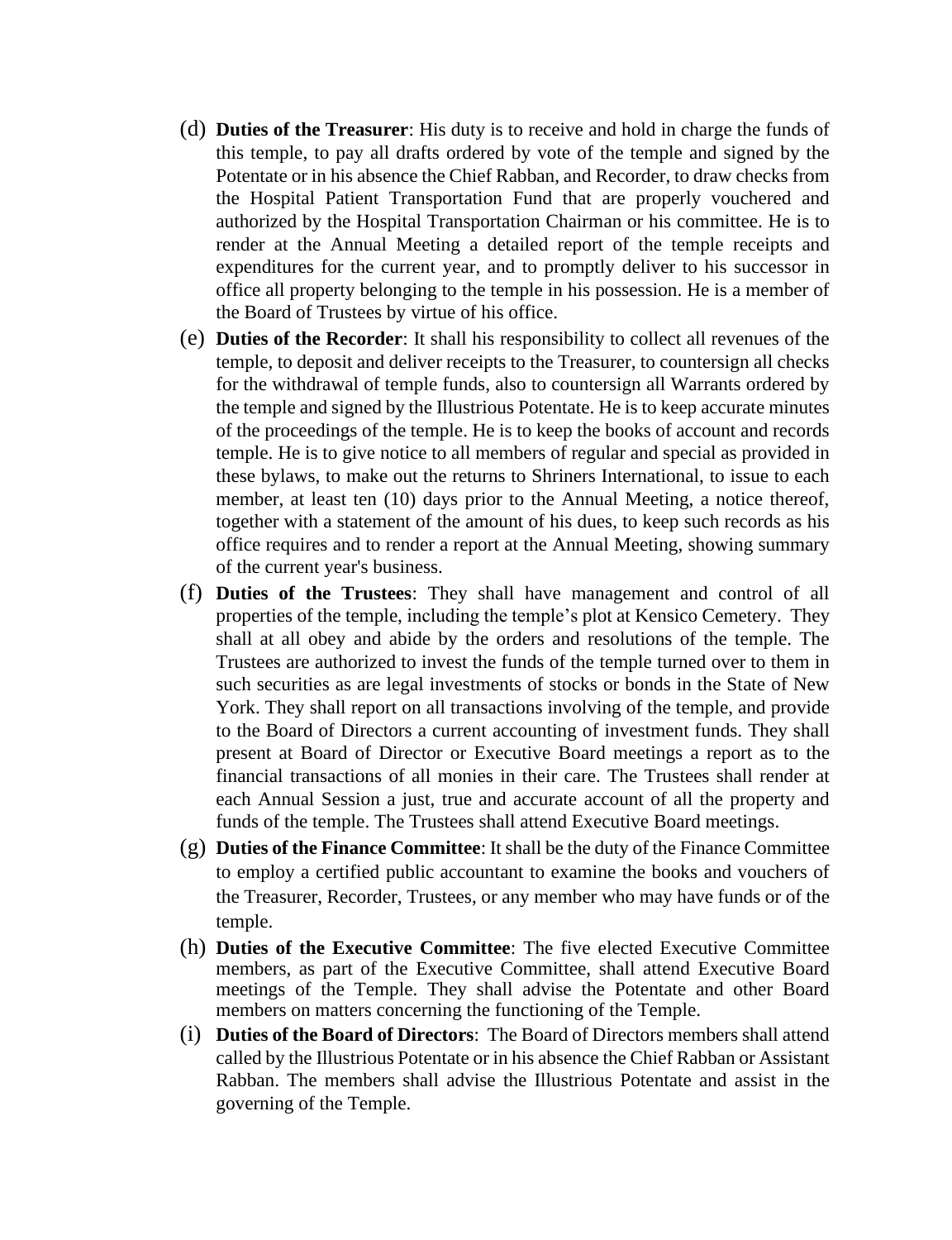(j) **Remaining Officers**: The remaining officers shall perform such duties as are appropriate to their several stations or as may be assigned to them by the Illustrious Potentate.

#### **ARTICLE V Membership**

#### **Section 1**.

- (a) *Prerequisites. Membership in this temple, including a candidate's petition and balloting thereon, is governed by the bylaws of Shriners International.*
- (b) **Non Payment of Dues**: A Noble who has been dropped from the membership of the Temple due to non-payment of his dues may be restored by paying his current dues, plus the Per Capita Tax, md Hospital Assessment at the rate in effect at the time of his restoration, times the number years delinquent.

#### **Section 2**.

- (a) **Associate/Affiliation Membership**: A Noble of another temple may become an associated member of this provided he is in good standing in his other temple and is eligible for a demit.
- (b) **Life Members**: Any Noble who has served a term as the duly elected Illustrious Potentate of this Temple, for meritorious service to the Temple, shall be a Life Member in the Temple.
- (c) **Honorary Membership**: The Temple does not give honorary memberships. The Temple, as the first Temple in the Shrine, may give out a "Hagi" for a Noble who has made the Pilgrimage to Mother Mecca.

#### **ARTICLE VI Fees and Dues**

#### **Section 1.**

(a) **Initiation Fee**: The initiation fee shall be Three Hundred Dollars (\$300.00). One Hundred Dollars (\$100.00) shall accompany the petition, and the remainder shall be paid prior to the conferring of the Order. If the is rejected, the amount of the fee paid shall be returned to the petitioner. The remaining dues and hospital assessment are as follows: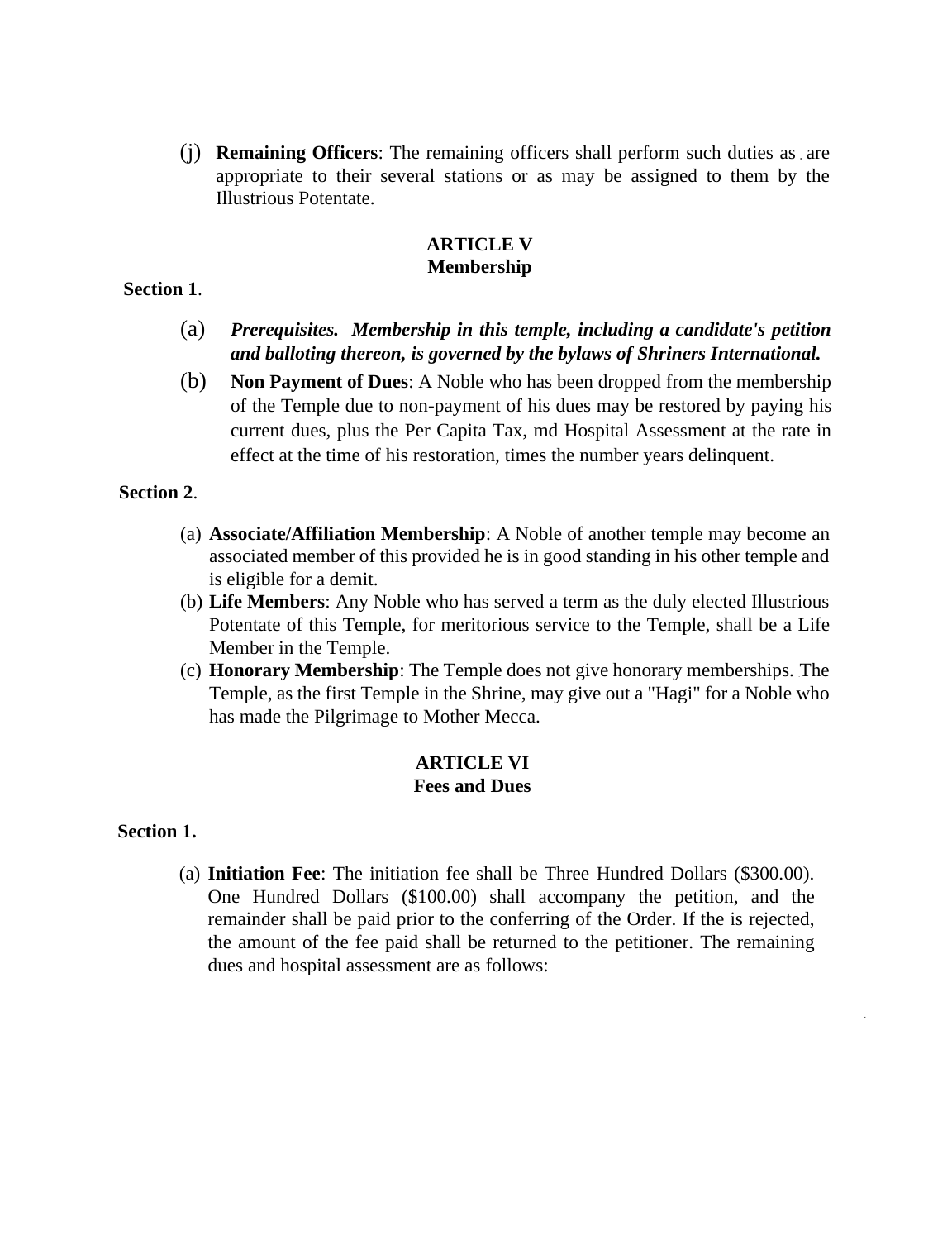|                                                                    |          |                      | Initiation Dues/Per Capita Hosp. Assessment | Total    |
|--------------------------------------------------------------------|----------|----------------------|---------------------------------------------|----------|
| January 1 <sup>st</sup> - March 1 <sup>st</sup> \$300.00 ++\$80.00 |          |                      | \$5.00                                      | \$385.00 |
| April $1st - June 30th$                                            | \$300.00 | $+570.00$            | \$5.00                                      | \$375.00 |
| July $1st$ - Sept. 30 <sup>th</sup>                                | \$300.00 | $+860.00$            | \$5.00                                      | \$365.00 |
| Oct $1st$ - Dec $31st$                                             |          | $$300.00 + **120.00$ | \$5.00                                      | \$425.00 |

\*\*(Includes next year's dues)

++ (Includes Fez)

- (b) **Associate/Affiliation Fee**: The fee for affiliation shall be Fifty Dollars (\$50.00).
- (c) **Life Members**: Life Members shall pay Temple dues. They shall pay all per capita dues and Shrine Hospital assessments.

*(d) Dues. The annual dues shall be determined at a stated or special meeting of the temple after notice has been given to each member stating the proposed amount of the annual, dues. The annual dues shall not be less than prescribed by the bylaws of Shriners International. The annual dues do not include the hospital levy or the annual per capita tax required by the bylaws of Shriners International, each of which shall be added to the annual dues. This temple may, by affirmative vote, remit dues of a member for good cause shown either to the temple or a committee selected for that purpose.*

#### **ARTICLE VII Fez**

#### **Section 1**.

(a) **Fez**: It shall be the duty of every Noble to appear at the meetings of Mecca Shiners wearing the fez.

(b) **Fez Adornment**: Not more than two pins or clasps without supplemental embellishments may be used to secure the tassel in place. The fez shall be worn in its proper shape without crushing, creasing, or Potentates, Past Potentates, and Divan members may have their titles embroidered on one (1) line beneath the emblem of the fez. Active members of official units and clubs of this Temple may likewise have the names of their units or clubs on one (1) line beneath the emblem of the fez. No adornment, device, title, ornament, or wording than permitted may be used on the fez.

(c) **Fez When Worn**: The fez may be worn in addition to the sessions of Mecca Shiners, at Shrine parades and other parades of Nobles under the authority of the Illustrious Potentate, and not in conflict with or prohibited by the Imperial Potentate, or Shrine law.